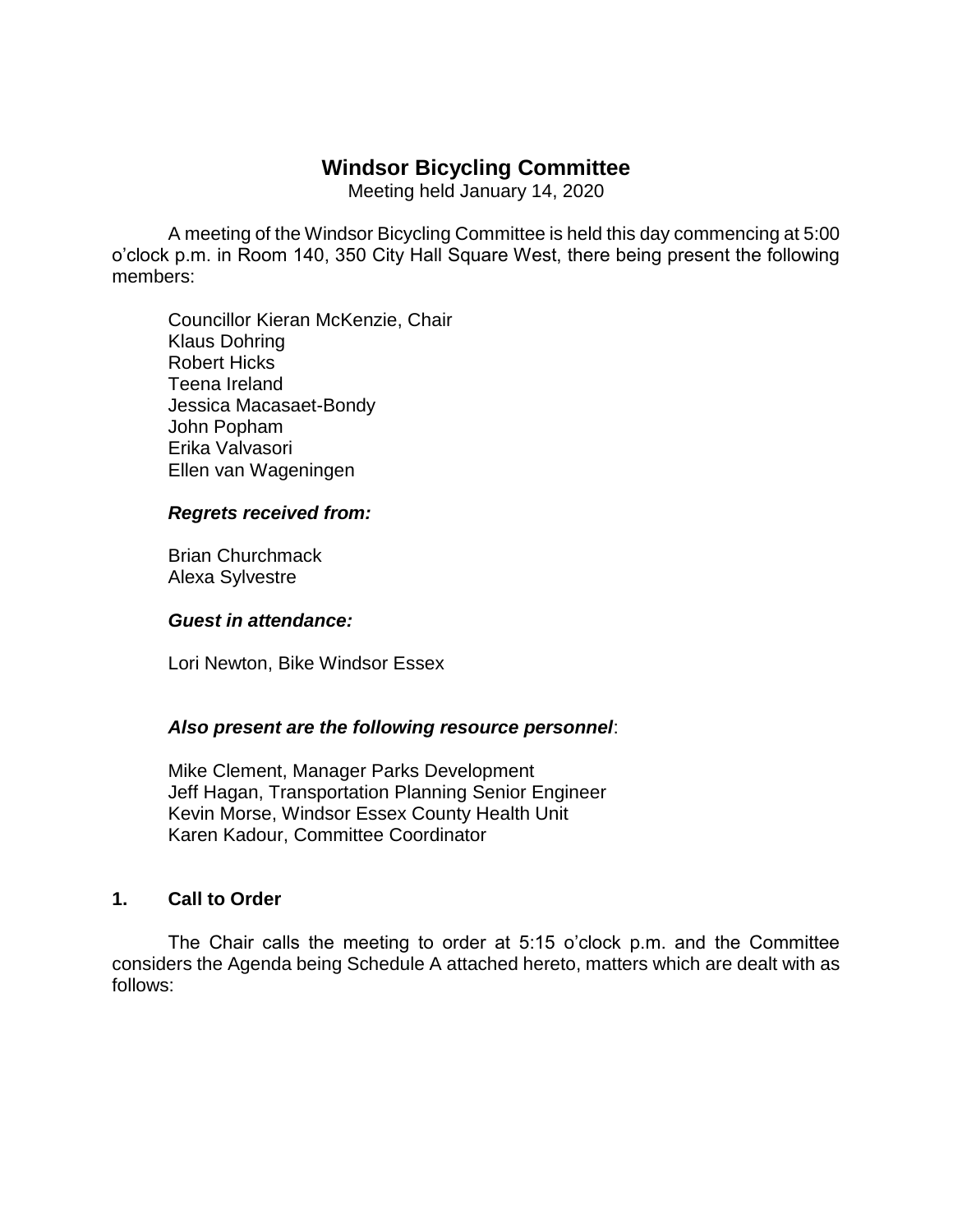# **Addition to the Agenda**

Moved by E. Wageningen, seconded by K. Dohring,

That Rule 3.3. (c) of the Procedure By-law 98-2011 be waived to add the following addition to the Agenda:

**4.7** Lori Newton, Bike Windsor Essex – Recommendations relating to the City of Windsor 2020 Recommended Capital Budget

Carried.

### **2. Declaration of Conflict**

None disclosed.

### **3. Adoption of the Minutes**

Moved by E. Wageningen, seconded by J. Macasaet-Bondy,

That the minutes of the Windsor Bicycling Committee of its meeting held May 8, 2019 **BE ADOPTED** as presented.

Carried.

#### **4. Business Items**

# **4.1 Bike Parking for Community Events**

The Chair advises bike parking for the Bike to the Fireworks event was provided by Bike Windsor Essex in 2019 and suggests that this service be once again offered to this organization. He adds this is an opportunity to bring cyclists together. The cost for bike parking/valet service by Bike Windsor Essex is \$500/day.

K. Dohring states the City should provide basic services for events and that core functions should be supported by policy and not by volunteers.

J. Macasaet-Bondy adds bike parking should be offered at city events.

Moved by J. Macasaet-Bondy, seconded by E. Wageningen,

That the Windsor Bicycling Committee **BE COMMITTED** to offer bike parking services to Bike Windsor Essex for the 2020 Bike to Fireworks event.

Carried.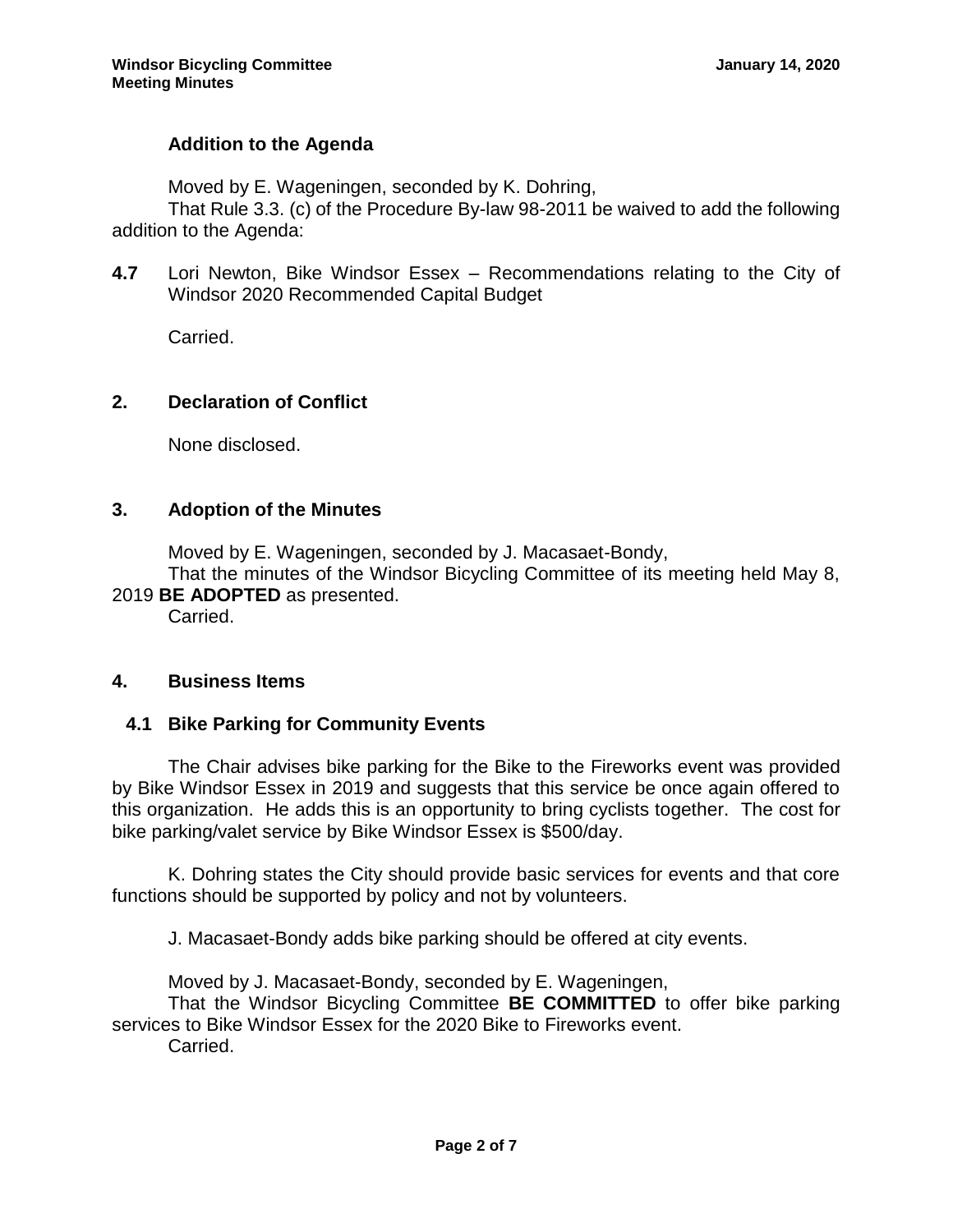The Chair suggests that a discussion regarding the Bike to Work event be held at the next meeting.

In terms of the Bike to Work event, L. Newton requests committee members volunteer to attend a meeting with Bike Windsor Essex to discuss the logistics.

K. Dohring indicates he will craft a draft motion regarding a policy for bike parking for community events and will also review best practices in other municipalities. L. Newton and K. Morse offer to assist.

### **4.2 Mountain Biking Investments and Strategy**

Mike Clement, Manager Parks Development provides the following comments relating to mountain biking investments and strategy:

- In 2017, there were issues relating to a lack of facilities in the City of Windsor.
- Endeavoured with Council's approval to create some off-road cycling facilities to put into the park system.
- A series of open houses were held with feedback received from the community.
- In 2018, Justin Truelove from the International Biking Association was retained to assist in an off-road biking plan in the east and west ends of the city in consultation with the public.
- $\bullet$  A decision was made for single track mountain biking and off road biking  $-$  pump tracks and dirt jumps.
- Two sites were determined for off-road biking Malden Park (single track system) and Little River where they had dirt jumps and the ramps and to also do a single track as well as a pump track.
- Council approved \$500,000 for this initiative (\$300,000 for single track at Malden Park and \$200,000 for the pump track at the Little River Corridor).
- Justin Truelove laid out a number of runs for beginners, intermediate and advanced at Malden Park and at Little River decided to do mostly beginner trails and the pump track.
- Three priorities were identified:
	- o All single track trails at Malden Park
	- o All single track trails and a modular pump track at the Little River Corridor.
	- o Beginner skills area and an engineered pump track at Malden Park.
- The facilities will take up the demand for mountain biking and having it located at Malden Park, it will provide a link to the whole west end bikeway and with Little River will provide an opportunity to link into the overall system.
- The International Biking Association provided training for city staff and volunteers.

In response to a question asked by E. Valvasori regarding if maps are available, M. Clement responds maps will be available in the spring which will identify the level of skill on the trails and will also show the layout of the trails on GPS.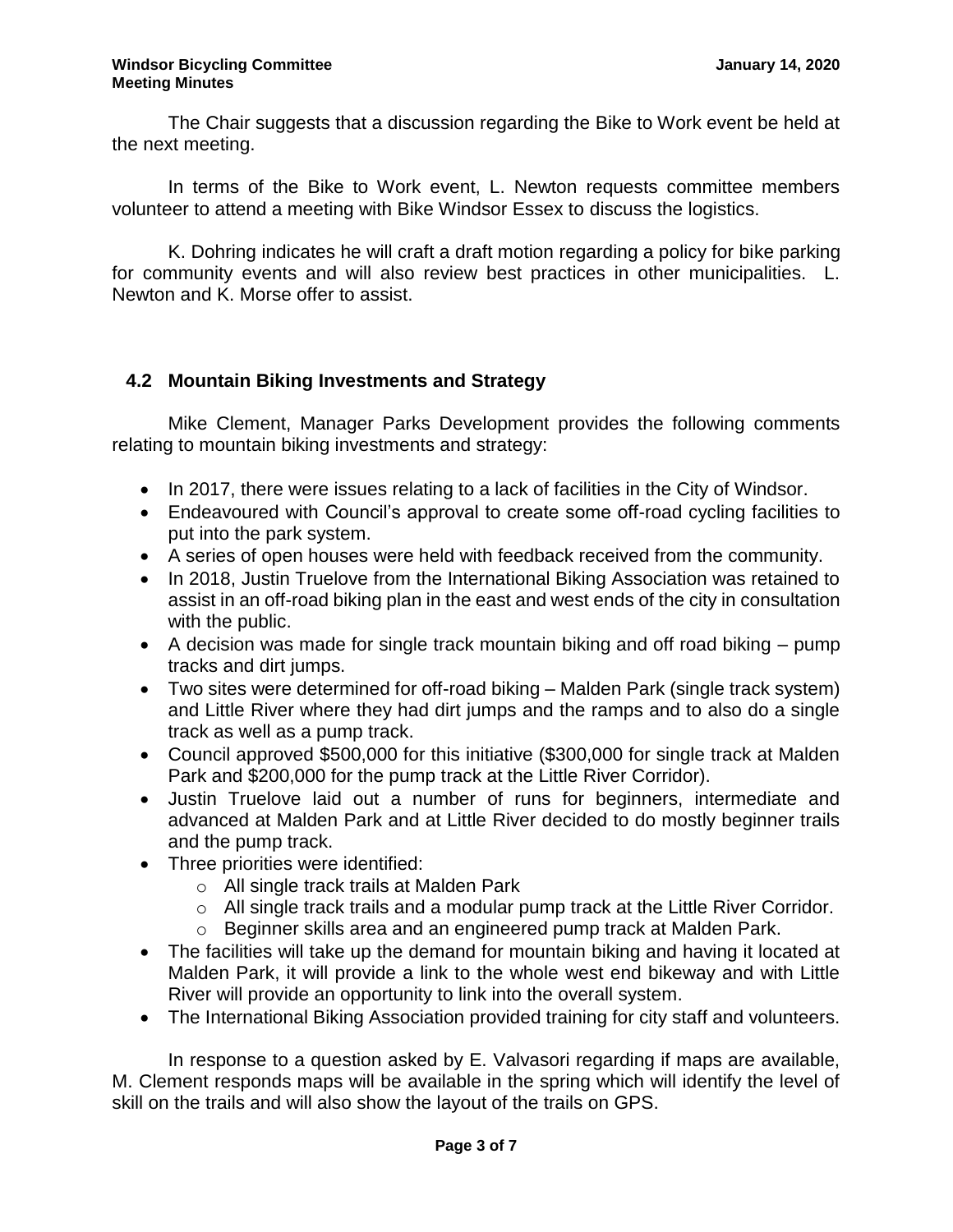Moved by J. Macasaet-Bondy, seconded by R. Hicks,

That the Presentation provided by Mike Clement, Manager Parks Development regarding an update relating to mountain biking investments and strategy **BE RECEIVED.** Carried.

### **4.3 WBC Terms of Reference and Mandate**

The Chair suggests adding climate change, sustainability or both to the WBC Mandate.

K. Dohring notes he would like to see a switch between recreation and transportation with transportation first. He wants to move bicycling away from having the main focus on recreation and becoming a normal mode of transportation.

E. Valvasori remarks the issue of just "cycling" is that it becomes too narrowly focused i.e. bike paths that also double as pedestrian walkways which should never be built. It's dangerous when you have pedestrians walking where cyclists are.

J. Hagan states once the Active Transportation position is filled, he adds this person will be attending the WBC meetings.

The Chair proposes edits to the wording of the Mandate to include mitigating climate change.

Moved by K. Dohring, seconded by J. Macasaet-Bondy,

That the Revised 2020 Windsor Bicycling Committee Terms of Reference and Mandate with edits identified in italics and bold print, attached as Appendix "A" **BE APPROVED**.

Carried.

#### **4.4 Status of the Hot Spot Accident Areas**

The memo from the Transportation Planning Senior Engineer dated January 14, 2020 entitled "Status update – 2018 Road Safety Audit Items" is *attached* as Appendix "B". J. Hagan provides an overview of the document that includes the following areas:

- Lauzon Parkway and Tecumseh Road East
- Windsor Avenue and Tecumseh Road East
- Drouillard Road and Wyandotte Street East
- Walker Road and Ypres Avenue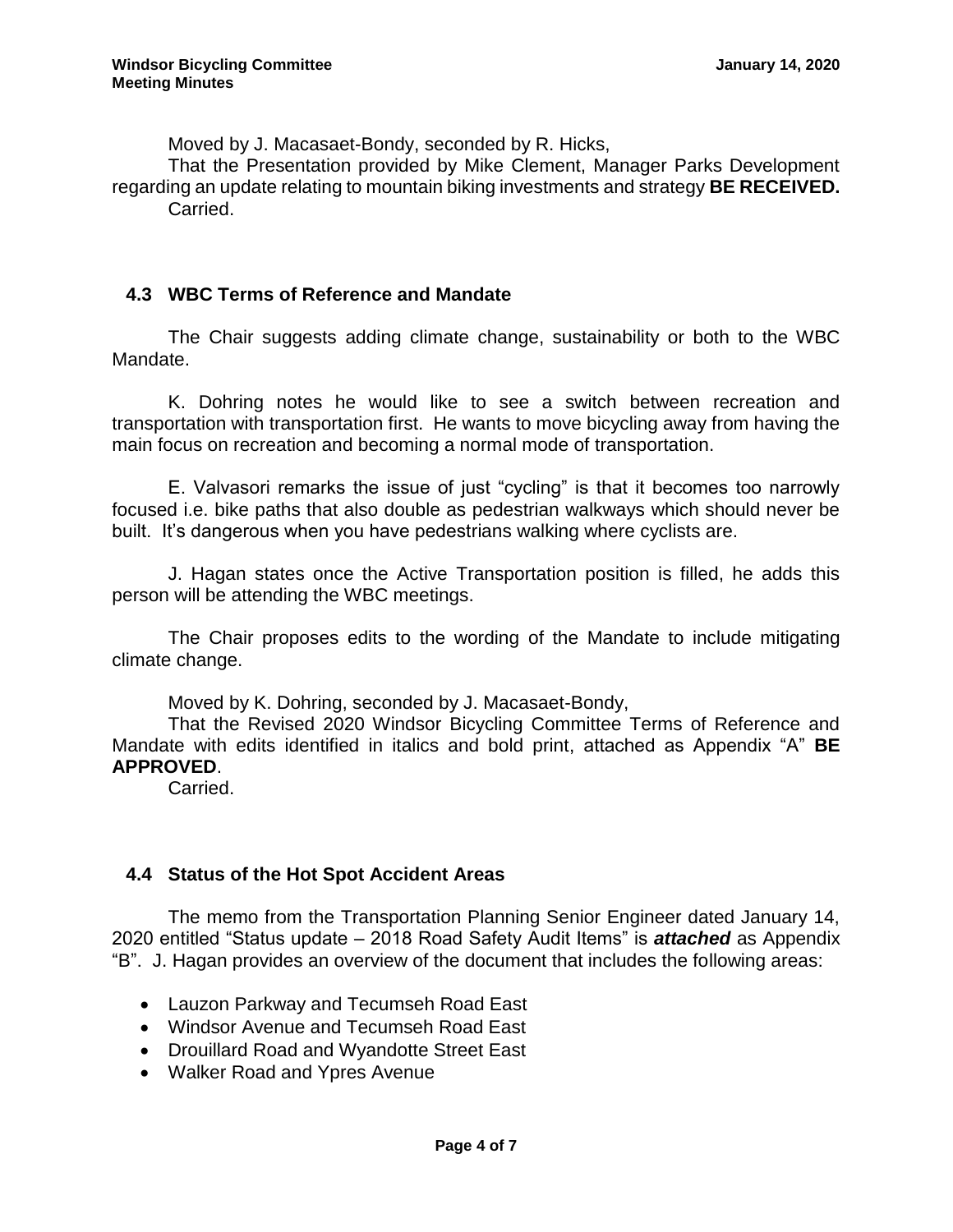Moved by J. Macasaet-Bondy, seconded by K. Dohring,

That the Status update – 2018 Road Safety Audit Items provided by the Transportation Planning Senior Engineer **BE RECEIVED.**

Carried.

In response to a question asked by K. Dohring regarding if Transportation Planning will continue to provide this cycling data, J. Hagans responds affirmatively.

### **4.5 WBC Work Plan for the term ending in 2022**

The following priorities for the WBC Work Plan ending in 2022 are as follows:

- 1. Bike to Fireworks
- 2. Develop a policy for parking at community events
- 3. Address gaps to correct cycling infrastructure
- 4. Promote commuter cycling
- 5. Connect Windsor to LaSalle
- 6. Increase cycling advocacy
- 7. Focus on socioeconomic areas connectivity for low income populations
- 8. Ensure bike friendly infrastructure is implemented The WBC should be included in discussion relating to safe infrastructure.

Moved by B. Hicks, seconded by J. Popham,

That the priorities for the WBC Work Plan identified by the Windsor Bicycling Committee for the term ending in 2022 **BE RECEIVED.**

Carried.

# **4.6 County Wide Active Transportation System**

This matter is deferred as Katherine Wilson, Active Transportation Coordinator, County of Essex is unable to attend this meeting.

### **4.7 Lori Newton, Bike Windsor Essex – Recommendations relating to the City of Windsor 2020 Recommended Capital Budget**

The document with the City of Windsor cover page entitled "2020 Recommended Capital Budget – 8 –Year Capital Project Listing by Major Category" and the first page entitled "Bike Windsor Essex Advocacy Committee – January 9, 2020" is distributed and *attached* as Appendix "C". Comments from the Bike Windsor Essex Advocacy Committee relating to the following topics are provided: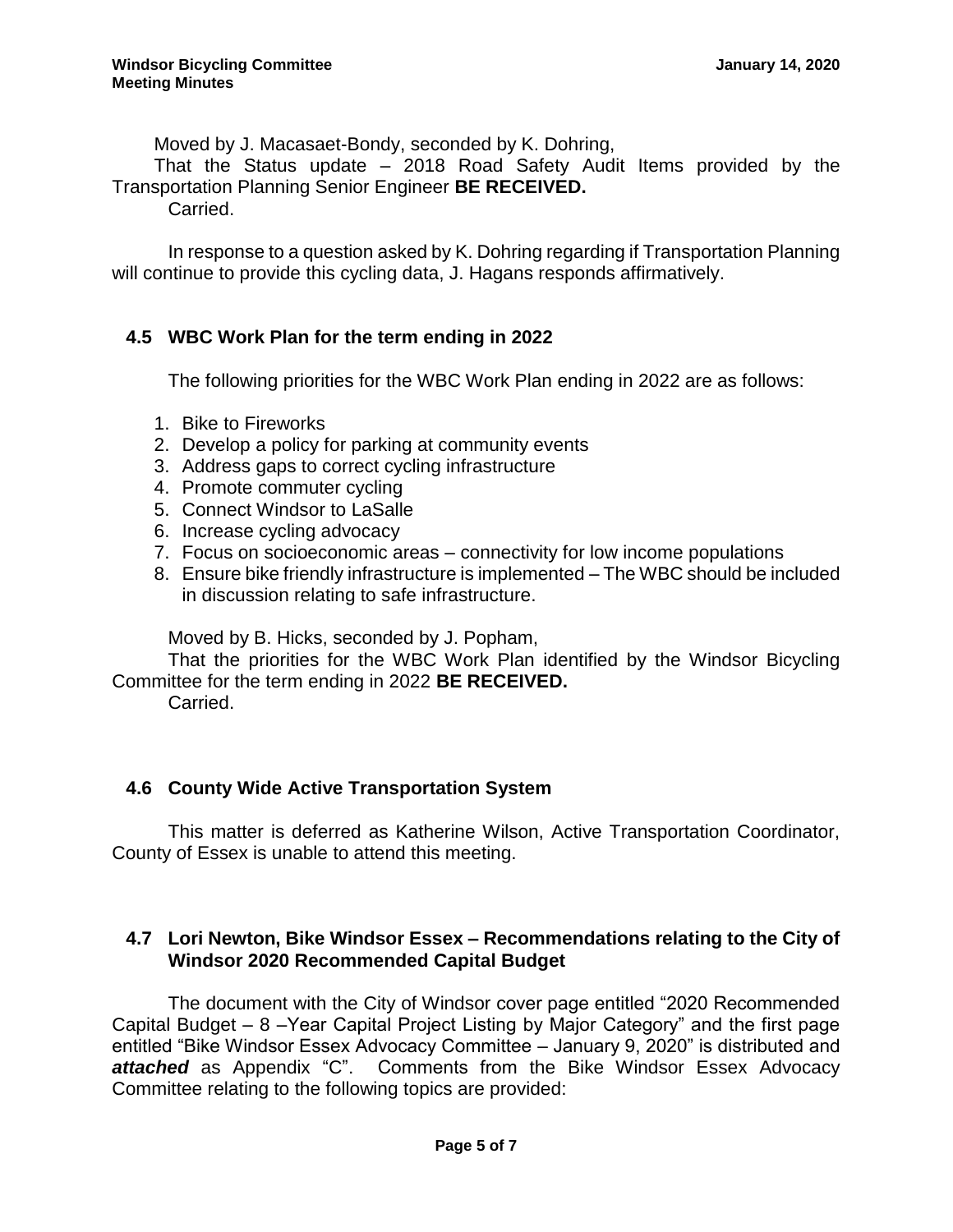- Active Transportation Master Plan
- Cycling facility construction
- Traffic Calming Initiatives Concern that the budget for all cycling infrastructure, education, enforcement and facilities is \$600,000. \$100,000 of this budget is proposed to be added to traffic calming for 2020 and 2021. Since traffic calming issues impact drivers more than cyclists, why are we not adding some of the roads budget for traffic calming as well.
- Intersection Improvements Program Recommendation that all intersection improvements made include cycling infrastructure as recommended in the Active Transportation Master Plan, i.e. if an intersection has been identified as part of a AAA route, the intersection must reflect that.
- ICIP Bikeways Development
- University Avenue Environmental Assessment Placeholder
- Vision Zero

Moved by J. Macasaet-Bondy, seconded by K. Dohring,

That the investments for traffic calming across the city **BE SUPPORTED,** however, the Windsor Bicycling Committee objects to the proposal as noted in the 2020 Recommended Capital Budget for the City of Windsor that these initiatives be funded through the proposed allocation of \$600,000 and further recommends that the traffic calming measures **BE FUNDED** through the significantly larger allocation for road reconstruction.

Carried.

J. Hagan explains traffic calming and bikeways development are both within Transportation Planning and adds \$100,000 is proposed in 2020 for the \$100,000 switch to traffic calming and in 2027 bikeways will receive \$100,000 for traffic calming. So essentially, it nets out to zero however there are funds they are carrying forward in bikeways development in 2020 which will allow them to do a significant amount of new infrastructure. There is a potential for an ICEP Grant, so at this time there are a significant amount of things associated with cycling which will allow freeing up some of those funds to work on other projects, i.e. traffic calming and in the future, traffic calming will give the money back.

#### **5. Date of Next Meeting**

The next meeting will be held at the call of the Chair.